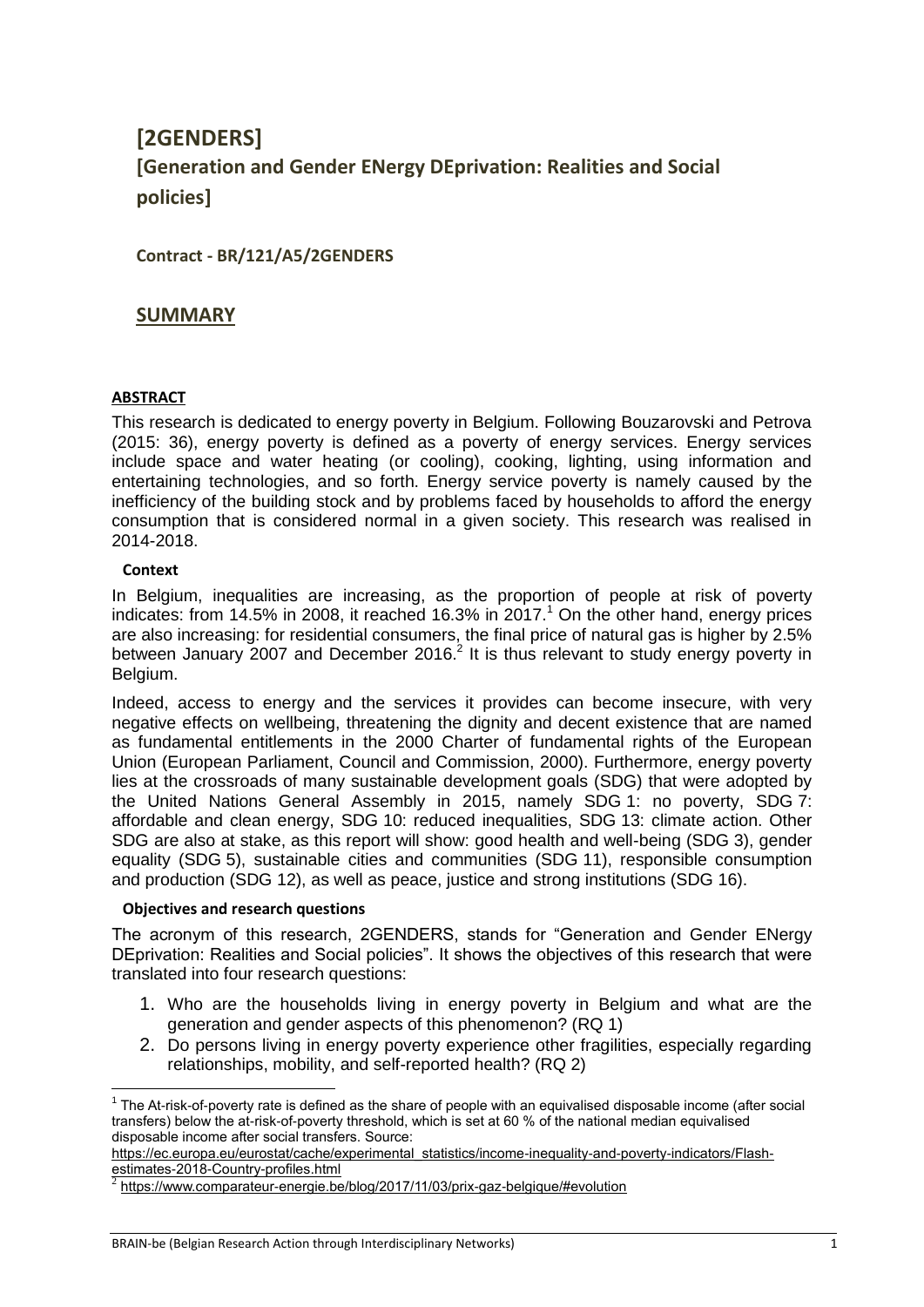- 3. What are the daily practices of persons living in energy poverty, especially those related to energy consumption, and what meanings do they give thereto? (RQ 3)
- 4. How can we translate the voice of people living in energy poverty and experiencing other fragilities into policy recommendations? (RQ 4)

#### **Methods**

This is a mixed-method research (Tashakkori & Teddlie, 1990), meaning that both quantitative and qualitative methods were used, here in parallel. Beside the literature overview (Chapters 2 and 3), quantitative and statistical analysed were performed on large databases for Belgium from multiple-countries surveys (SILC and GGP) in Chapters 4 and 5. Based on 60 in-depth interviews with persons living in energy poverty in the three Belgian Regions, and on a participant observation in the Brussels Region, qualitative approaches offer a comprehensive picture of what a daily life under energy poverty means (Chapter 6), with a zoom on social work and energy guidance (Chapter 7). These last two Chapters provided inputs to deliberate political recommendations designed to tackle energy poverty (Chapter 8).

### **Results and conclusions**

In the pursuit of ecological transition, Amartya Sen's theory of capabilities (1999, 2009) provides a first step to think about justice, and therefore, about energy poverty. Energy is not necessarily the condition for a good and happy life (Sen), any more than the environment is an inexhaustible resource (Jonas). A second step proposes to combine Sen's theory with Castoriadis' thoughts on individual and social imaginary and his non-liberal conception of freedom and autonomy to build a framework within which a democratic pathway for transition is possible. (Chapter 3).

RQ 1. The answer to this group of research questions first requires defining who is in energy poverty in Belgium. There is no official definition of energy poverty in Belgium, as opposed to France for example. In this situation, and as underlined in Chapter 4, the prevalence of energy poverty in Belgium varies considerably according to the criteria used to define which household or what person is in energy poverty. The proportion of households in Belgium that are in energy poverty ranged in 2012 from 0.2% (households disconnected for electricity – the figure is the same for those disconnected for gas) to 14.0% in "measured energy poverty" (targeting households dedicating too high a proportion of their budget to energy costs) as well as 4.6% in "hidden energy poverty" (targeting households dedicating too low a proportion of their budget to energy costs). A further criterion is being granted a social tariff: for their electricity consumption, 8.2% of households had such a benefit in 2012, and 8.5% for gas. Thus, the proportion of households living in energy poverty depends on the point of view taken: either a policy approach – the so-called "beneficiaries" of a given policy instrument – or on a normative point of view, for example on a correct way to spend the household income.

In Chapter 5, still another approach is followed and is based on the experience and opinions reported by surveyed persons in a large quantitative survey (the Generation and Gender survey). We classify the respondents to this survey as energy poor if they report that for their household, it is either very difficult, or difficult, or rather difficult to make ends meet AND that they have affordability problems to keep the house adequately warm, or they have had arrears in paying their utility bills in the last 12 months, or they have both problems. Energypoor households represent 10.3% of the households in 2009. Unfortunately, this figure cannot be updated as no similar survey has been undertaken in Belgium since then. For these households living in energy poverty, the mean income is rather low (1164  $\epsilon$  per month, in 2009) but their socio-economic characteristics described in Chapter 5 are varied and heterogeneous. Regarding the gender and age of the surveyed person of households living in energy poverty, there are proportionally much more women (60.3%) than men (39.7%), and the mean age of these respondents is younger (46.1 years) than in the other categories of our typology on affordable warmth.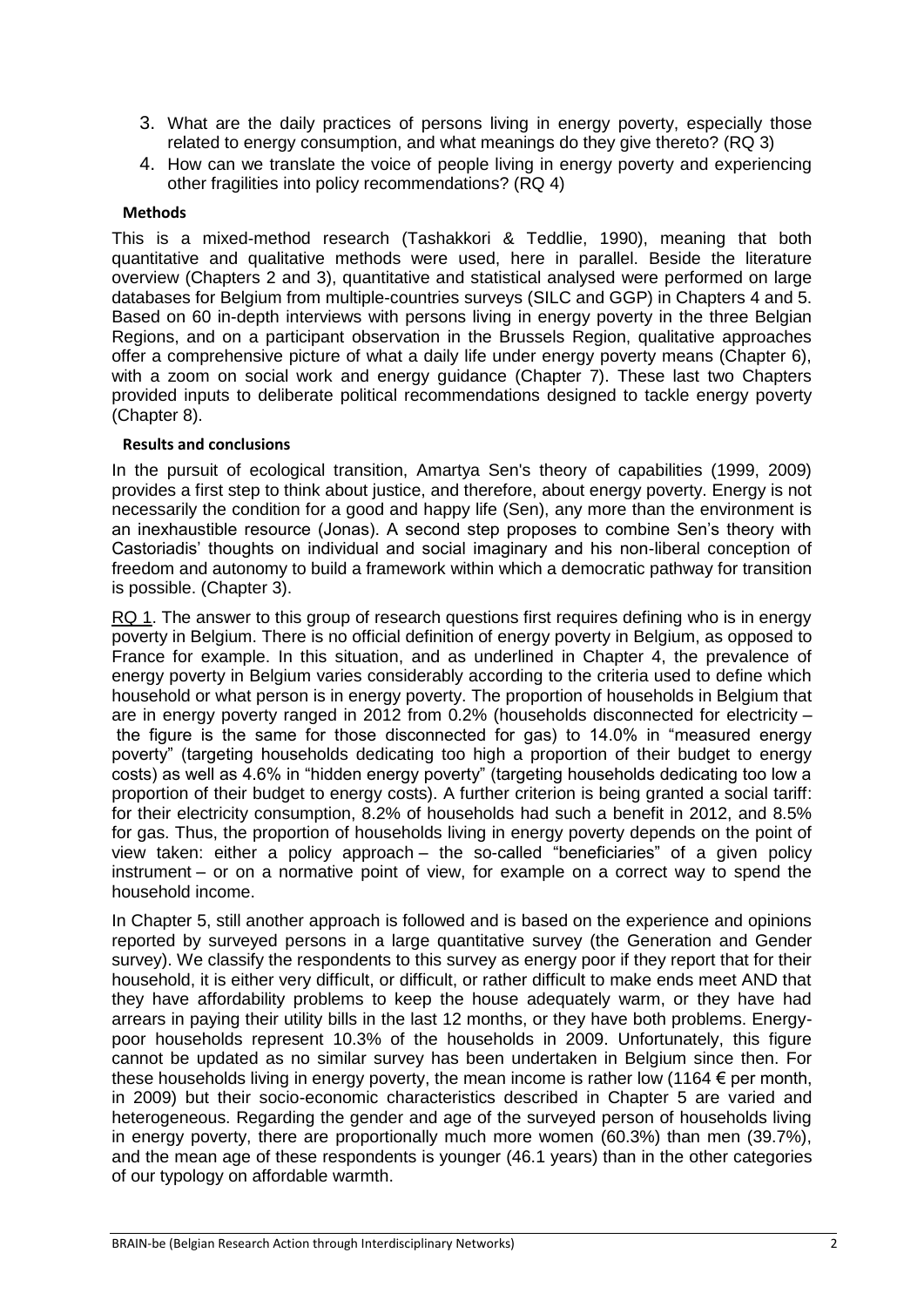In energy poor households, the main living arrangements are the following. More than one fifth of these households are made of one man living alone, and the same proportion of one woman living alone (the latter is likely to be underestimated, see details in Chapter 5); 29% of the energy-poor households include a couple, with or without dependent child(ren); oneparent families represent nearly one household out of seven energy-poor households (14%), the large majority (90%) of these lone-parent families being headed by a mother (note that the dependent person(s) may also be a grand-child, or sibling(s) of the respondent); and finally, another 14% of these energy-poor households are found in the three other types of living arrangements (two adults; other types of households with no dependent person; other types of households with at least one dependent person). Still in 2009, a comparison by gender and age group of the respondent has shown that for the respondents living alone, the likelihood of living in energy poverty is similar for men and women if their age is less than 60 (16% under 40, 18% between 40 and 59), and is higher for women after 60. For the women in one-parent families, the likelihood of being in energy poverty is highest if they are aged under 40 (35%), and is far from being negligible after that age (21% between 40 and 59 and 14% after 60).

RQ 2. Social isolation, mobility problems, as well as health problems including poor wellbeing are associated with living in energy poverty – associated with, not necessarily caused by energy poverty or a consequence thereof, because our approach is systemic rather than causal. People living in energy poverty are experiencing several other types of fragilities, called "uncapabilities" in Chapter 5 following the capability concept developed by Sen and Nussbaum. These associations seem to operate most often in vicious circles, thus reinforcing each other. One important finding of Chapter 5 is that these uncapabilities arise for energy-poor households in more areas than expected, namely for the uncapability related to material property and interestingly enough, for the uncapabilities related to recreational activities ("Play") and to culture ("Senses, imagination and thought"). Culture indeed enables the development of another social imaginary, in the terms of Castoriadis (1987), that could be more just and less energy demanding, thus more in line with low-carbon energy systems. Households living in energy poverty are also very unequal to the energy-richest households in their capabilities related to emotional management and to health and protein intake.

The 60 in-depth interviews with people in energy poverty (analysed in Chapter 6) support in multiple ways these results. Energy poverty shrinks the physical space, both at home – only one room heated – and outside the home: weak access to private or even public transportation, and furthermore, feelings of shame and of stigmatisation (as also shown in Chapter 7). This "spatial shrink" (following the expression of Liddell and Morris, 2010: 2993) is also a "mental shrink" caused by anxiety and other negative emotions. Many interviewees continuously have to count the money left, if any, until the end of the month. This anxiety, as well as feelings of emptiness, loneliness, sadness and powerlessness are reported by a good many among the interviewees in our qualitative survey (Chapter 6) as well as among those surveyed by the Generation and Gender Programme (Chapter 5). People living in energy poverty have the impression of facing an uncontrolled and unjust world, which leads to an increasing feeling of low self-confidence.

RQ 3. People living in energy poverty have reported many self-restriction practices especially heating curtailment, and pragmatic strategies to prevent suffering from a lack of heating (using kerosene lamps, caulking doors and windows, wearing extra clothes, leaving home to go to public places to get warm). According to the interviewed persons, these selfrestrictive practices have a large impact on the standards of living of the whole family. Parents feel compelled to reduce their own well-being by applying severe restrictions related to food, health, furniture, appliances, and leisure but they are strongly affected when these restrictive practices affect the well-being and daily life of their children whom they try to preserve (Chapter 6). The in-depth interviews also show coping strategies, which are alternative to adaptive competences, such as involving the help of their entourage, their relatives, and various social public or private institutions for building new solutions. For